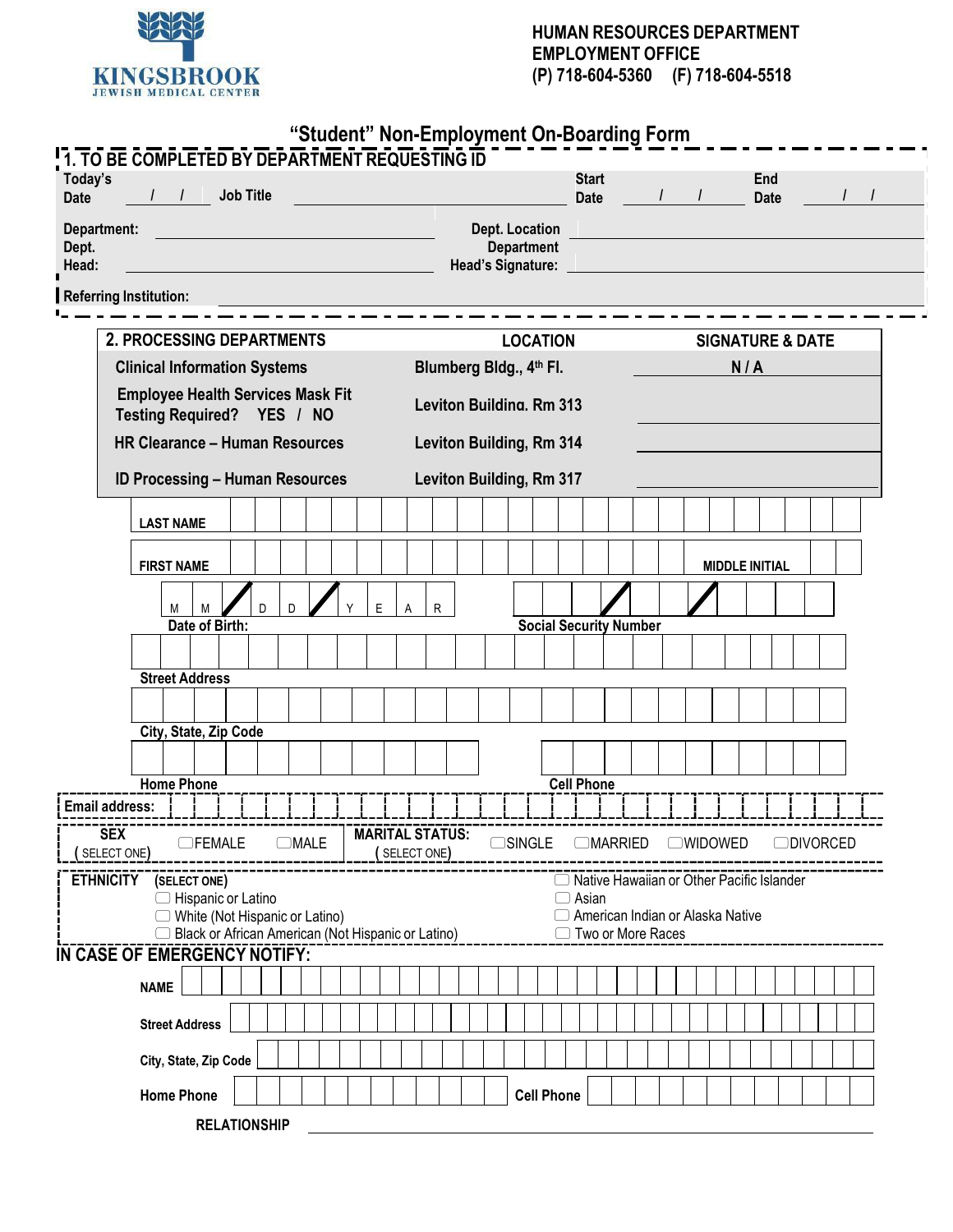

# **MUST BE COMPLETED BY ALL EMPLOYEES & NON-EMPLOYEES**

# **RUTLAND NURSING HOME LICENSE/CERTIFICATION VERIFICATION**

| Date: $\frac{1}{\sqrt{1-\frac{1}{2}} \cdot \frac{1}{2}}$ |                                                   |                                                                                                                 |
|----------------------------------------------------------|---------------------------------------------------|-----------------------------------------------------------------------------------------------------------------|
|                                                          |                                                   |                                                                                                                 |
|                                                          | Name:                                             |                                                                                                                 |
|                                                          |                                                   | Position: Date of Birth 1 /                                                                                     |
|                                                          | DO NOT WRITE BELOW THIS LINE                      | the contract of the contract of the contract of the contract of the contract of the contract of the contract of |
|                                                          |                                                   | RN/LPN/other NYS licensed employee- State Education Department Codes                                            |
|                                                          | RN (22) LPN (10) (518) 474-3817 or (900) 555-6978 |                                                                                                                 |
|                                                          |                                                   | C N A -Assessments Systems Incorporated (ASI) 800-274-6962 ASI-NYNA                                             |
| Verified:                                                |                                                   |                                                                                                                 |

Signature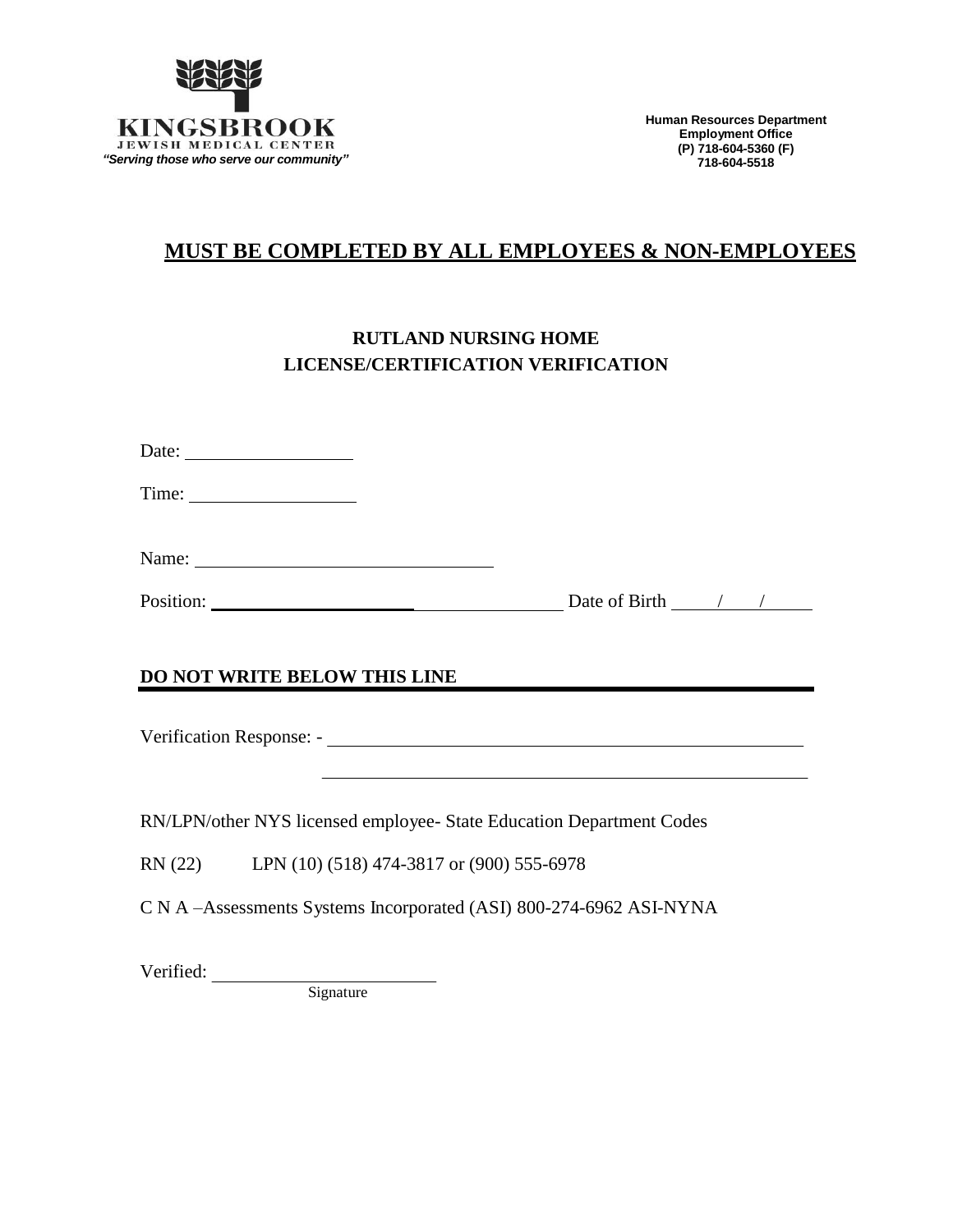

#### **KJMC/RNH 2017 MANDATORY YEARLY SELF LEARNING PACKAGE – ANSWER SHEET**

**NAME:**

**DEPARTMENT:**

**JOB TITLE:**

**DATE: \_**

| <b>Ch. 1: Environment</b><br>of Care                                                                                                               | Ch. 1: (Con'td)                                                                                       |                                                                                  | Ch.2: Hazard Comm./Safe Patient<br><b>Handling and Body Mechanics</b>                  |                                                                                                                     | Ch. 3: Infection Control/<br><b>Bio-Terrorism Mgmt.</b>                  |
|----------------------------------------------------------------------------------------------------------------------------------------------------|-------------------------------------------------------------------------------------------------------|----------------------------------------------------------------------------------|----------------------------------------------------------------------------------------|---------------------------------------------------------------------------------------------------------------------|--------------------------------------------------------------------------|
| 1. A B C D<br>2. A B C D<br>3. A B C D<br>4. A B<br><b>5. A B C D</b><br>6. A B<br><b>7. A B</b><br>8. A B C D<br><b>9. A B C D</b><br>10. A B C D | 11. A B C<br>12. A B C<br>13. A B<br>14. A B C<br>15. A B<br>16. A B<br>17. A B<br>18. A B<br>19. A B | 1. A B<br>2. A B<br>3. A B<br>4. A B<br>5. A B<br>6. A B<br><b>7. A B C D</b>    | 8. A B C<br>9. A B<br>10. A B<br><b>11. A B C D E</b><br><b>12. A B C D</b><br>13. A B | 1. A B C D<br>2. A B C D<br>3. A B C D<br><b>4. A B C D</b><br><b>5. A B C D</b><br>6. A B C D<br><b>7. A B C D</b> | 8. A B<br>9. AB<br>10. A B<br><b>11. A B C D E</b><br><b>12. A B C D</b> |
| Ch. 4: Patient/<br><b>Resident Rights</b>                                                                                                          | Ch. 5: Risk<br><b>Management</b>                                                                      |                                                                                  | Ch. 6: Corporate<br>Compliance                                                         | of Abuse                                                                                                            | Ch. 7: Domestic Violence/Victims                                         |
| 1. A B<br>2. A B<br>3. A B<br>4. A B<br><b>5. A B C D</b><br>6. A B<br><b>7. A B C D</b><br>8. A B<br>9. A B<br>10. A B                            | 1. A B C D<br>2. A B<br>3. A B<br>4. A B<br><b>5. A B C D</b><br>6. A B C D<br>7. A B                 | 1. A B C D<br>2. A B<br>3. A B<br>4. A B<br>5. A B<br>6. A B<br><b>7. A B</b>    | 8. A B<br>9. A B<br>10. A B<br>11. A B<br>12. A B                                      | 1. A B<br>2. A B<br>3. A B<br>4. A B<br>5. A B<br>6. A B<br><b>7. A B</b><br>8. A B<br>9. A B<br>10. A B C D        |                                                                          |
| Ch. 8: Restraint/Seclusion                                                                                                                         | Ch. 9: Patient<br><b>Practices</b>                                                                    |                                                                                  | Ch. 10: Quality<br><b>Assessment</b>                                                   |                                                                                                                     | Ch. 11: Human Resources Policies                                         |
| 1. A B C D<br>2. A B C D<br>3. A B C D<br>4. A B<br>5. A B<br>6. A B<br>7. A B<br>8. A B<br>9. A B<br>10. A B                                      | 1. A B<br>2. A B<br>3. A B<br>4. A B<br>5. A B                                                        | 1. A B<br>2. A B<br>3. A B C<br>4. A B<br><b>5. A B C D</b>                      |                                                                                        | 1. A B<br>2. A B<br>3. A B C D<br>4. A B<br>5. A B<br>6. A B<br>7. A B<br>8. A B<br>9. A B<br>10. A B<br>11. A B    |                                                                          |
| Ch. 12: Cultural<br>Competency<br><b>Awareness</b>                                                                                                 | Ch. 13: Information<br><b>Security</b>                                                                |                                                                                  | Ch. 14: Emergency<br><b>Management</b>                                                 |                                                                                                                     | Ch. 15: National Safety Patient<br>Goals                                 |
| 1. A B C D<br>2. A B C D<br>3. A B C D<br>4. A B<br>5. A B<br>6. A B<br><b>7. A B C D</b><br>8. A B C D                                            | 1. A B<br>2. A B C<br>3. A B C<br>4. A B<br>5. A B<br>6. A B C D<br>7. A B<br>8. A B                  | 1. A B C D<br>2. A B C D<br>3. A B C D<br><b>4. A B C D</b><br><b>5. A B C D</b> | 6. A B C D<br><b>7. A B C D</b><br>8. A B C D<br><b>9. A B C D</b><br>10. A B C D      | 1. A B<br>2. A B<br>3. A B<br>4. A B                                                                                |                                                                          |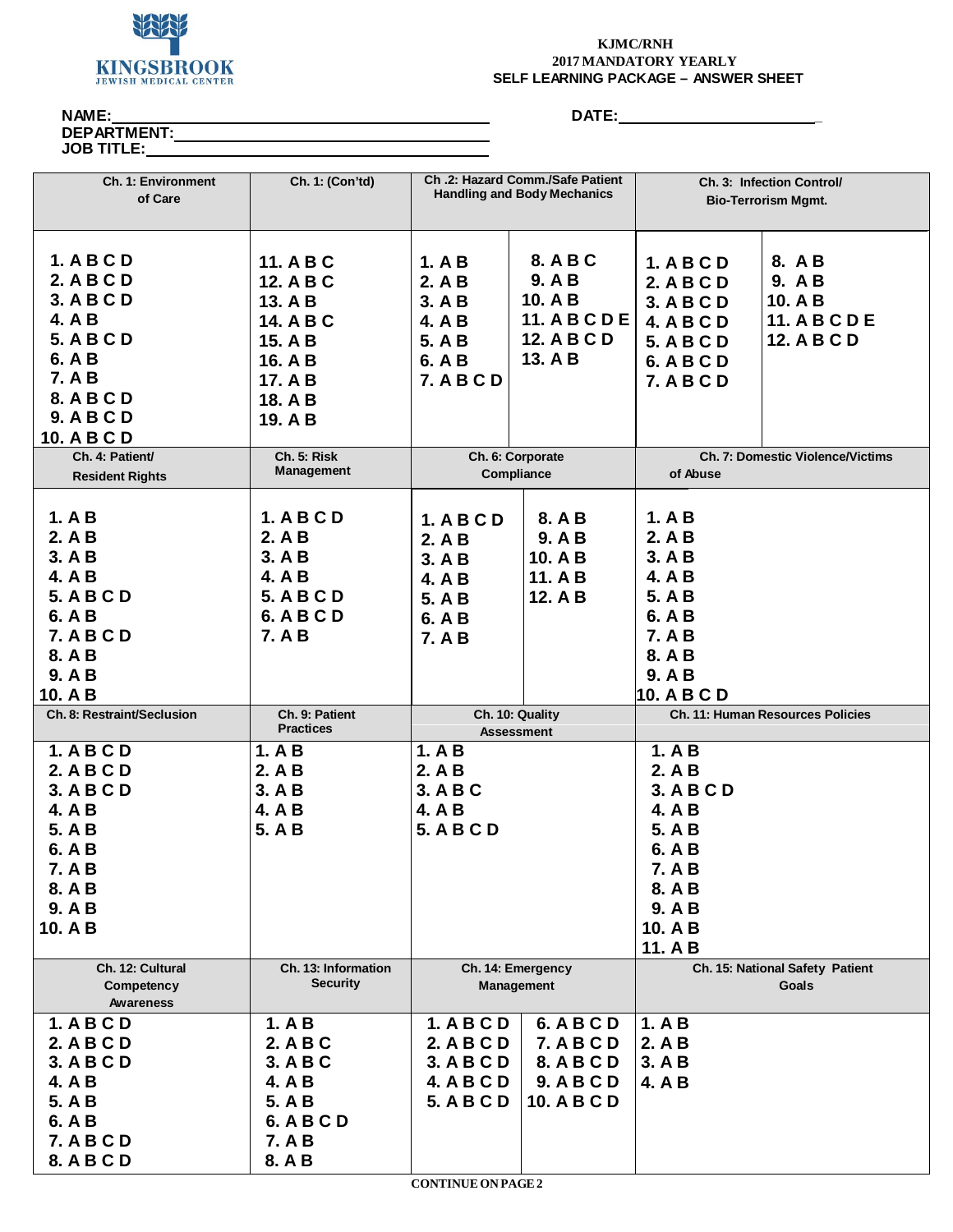

#### **KJMC/RNH 2017 MANDATORY YEARLY SELF LEARNING PACKAGE – ANSWER SHEET**

#### **PLEASE COMPLETE PAGE 1 BEFORE SIGNING**

| <b>LAST NAME:</b>  |  |
|--------------------|--|
| <b>FIRST NAME:</b> |  |
| <b>DEPARTMENT:</b> |  |

I have read and understand the key concepts and provision of the laws, policies, and practices presented in this document. I understand that all of these laws, practices, and policies are to be strictly observed and adhered to while I am employed at this institution. I have been given the opportunity to ask questions about, and further discuss, the topics presented in this document.

## **SIGNATURE: DATE: DATE: DATE: DATE: DATE: DATE: DATE: DATE: DATE: DATE: DATE: DATE: DATE: DATE: DATE: DATE: DATE: DATE: DATE: DATE: DESIGNATURE: DESIGNATURE: DESIGNATURE: DES**

| <b>KEY TOPICS ADDRESSED</b>                                                                                                                                                                                                                                                                                                                                                                              |                                                      |  |  |  |  |  |  |  |
|----------------------------------------------------------------------------------------------------------------------------------------------------------------------------------------------------------------------------------------------------------------------------------------------------------------------------------------------------------------------------------------------------------|------------------------------------------------------|--|--|--|--|--|--|--|
| 1. Mission Statement                                                                                                                                                                                                                                                                                                                                                                                     | 26. Human Resources Policies regarding:              |  |  |  |  |  |  |  |
| 2. Patient/Resident and Family Education                                                                                                                                                                                                                                                                                                                                                                 | a. Professional Misconduct                           |  |  |  |  |  |  |  |
| 3. Fire Safety/Electrical Safety Equipment-"Dr. Red"                                                                                                                                                                                                                                                                                                                                                     | Rules of Conduct<br>$\mathbf{b}$ .                   |  |  |  |  |  |  |  |
| Code 99<br>4.                                                                                                                                                                                                                                                                                                                                                                                            | <b>Substance Abuse</b><br>c.                         |  |  |  |  |  |  |  |
| Code Plaid<br>5.                                                                                                                                                                                                                                                                                                                                                                                         | Drug-free Workplace<br>d.                            |  |  |  |  |  |  |  |
| 6. Code Pink/Code Blue                                                                                                                                                                                                                                                                                                                                                                                   | <b>Weapons Possession</b><br>e.                      |  |  |  |  |  |  |  |
| 7. Code 66                                                                                                                                                                                                                                                                                                                                                                                               | Misappropriation of Funds<br>f.                      |  |  |  |  |  |  |  |
| 8. Assist 13                                                                                                                                                                                                                                                                                                                                                                                             | Use of Hospital Property<br>g.                       |  |  |  |  |  |  |  |
| Code 717<br>9.                                                                                                                                                                                                                                                                                                                                                                                           | Absenteeism/Lateness<br>h.                           |  |  |  |  |  |  |  |
| 10. Code Medical Seal                                                                                                                                                                                                                                                                                                                                                                                    | i.<br><b>Sexual Harassment</b>                       |  |  |  |  |  |  |  |
| 11. Color Coded Alert Arm Bands: Red- Allergy,<br>Green-High Risk Fall, Blue-DNI, Yellow-DNR                                                                                                                                                                                                                                                                                                             | 27. Save Medical Devices                             |  |  |  |  |  |  |  |
| 12. Disaster                                                                                                                                                                                                                                                                                                                                                                                             | 28. Victims of Abuse: Elder. Children, Domestic      |  |  |  |  |  |  |  |
| 13. Safety and Security                                                                                                                                                                                                                                                                                                                                                                                  | 29. Restraint/Seclusion                              |  |  |  |  |  |  |  |
| Code Silver-Active Shooter<br>a.<br>Code Orange-Patient/Resident Elopement<br>b.<br>Code Purple - When a nurse in charge/respiratory<br>$\mathbf{c}$ .<br>therapist on either RUTLAND NURSING HOME 5 <sup>th</sup><br>floor VENT UNIT/MINKIN 4/ICU & CCU determines<br>that many ventilator patients/residents will need to be<br>manually ventilated at the same time i.e.: fire, electrical<br>outage. | 30. Organ Donation                                   |  |  |  |  |  |  |  |
| 14. Hazardous Materials/ Your Right to Know                                                                                                                                                                                                                                                                                                                                                              | 31. Latex Allergies                                  |  |  |  |  |  |  |  |
| 15. Patient/Resident Rights/Pain Management                                                                                                                                                                                                                                                                                                                                                              | 32. Cultural Competency                              |  |  |  |  |  |  |  |
| 16. Infection Control Practices                                                                                                                                                                                                                                                                                                                                                                          | 33. Medical Interpretation                           |  |  |  |  |  |  |  |
| 17. Patient/Resident Satisfaction                                                                                                                                                                                                                                                                                                                                                                        | 34. Patient Centered Care                            |  |  |  |  |  |  |  |
| 18. Infection Control Practices                                                                                                                                                                                                                                                                                                                                                                          | 35. Body Mechanics                                   |  |  |  |  |  |  |  |
| 19. Policy on Confidentiality                                                                                                                                                                                                                                                                                                                                                                            | 36. Age-Specific Issues/ Needs of the Elderly        |  |  |  |  |  |  |  |
| 20. Policy on Staff Rights relative to Patient Care                                                                                                                                                                                                                                                                                                                                                      | 37. Compliance: HIPAA/ DRA/Policy of Whistleblower's |  |  |  |  |  |  |  |
| 21. Incident Reporting/Sentinel Events/Terrorism                                                                                                                                                                                                                                                                                                                                                         | 38. EMTALA                                           |  |  |  |  |  |  |  |
| 22. Patient/Resident Complaints                                                                                                                                                                                                                                                                                                                                                                          | 39. Information Security                             |  |  |  |  |  |  |  |
| 23. Healthcare Proxy/Advanced Directives                                                                                                                                                                                                                                                                                                                                                                 | 40. Emergency Management                             |  |  |  |  |  |  |  |
| 24. Smoking Policy                                                                                                                                                                                                                                                                                                                                                                                       | 41. National Patient Safety Goals                    |  |  |  |  |  |  |  |
| 25. Environment and Equipment                                                                                                                                                                                                                                                                                                                                                                            |                                                      |  |  |  |  |  |  |  |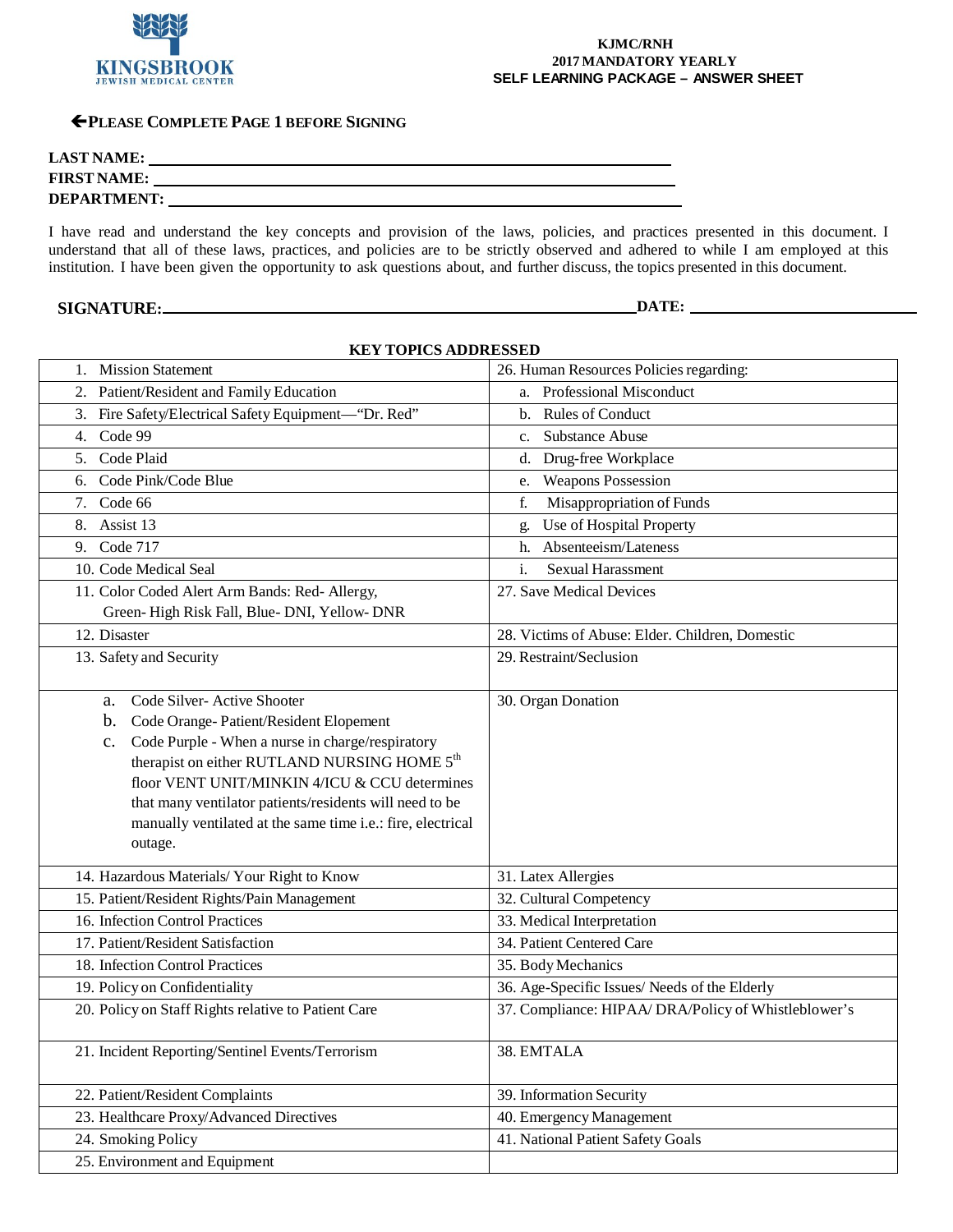

**Human Resources Department Employment Office (P) 718-604-5360 (F) 718-604-5518**

## AGREEMENT ON CONFIDENTIALITY, INFORMATION SECURITY, AND PRIVACY

Kingsbrook Jewish Medical Center places a high priority on maintaining the confidentiality of its agreements, documents, records, and all other sensitive information.

In the course of your duties, you may be given access to confidential information about patients, employees, students, other individuals, or the institution itself. The institution's confidential information includes policies, business practices, financial information, and technology such as ideas and inventions (whether this information belongs to Kingsbrook Jewish Medical Center or was shared with us in confidence by a third party).

It is against the law to improperly disclose the personal health information of any individual patient, and there are strict limits on the use of this information for research. There are additional restrictions regarding the safeguarding of HIV and AIDS-related, psychiatric, and drug and alcohol treatment information.

By signing this statement, you acknowledge that your access to confidential information is for the purpose of performing your responsibilities in this institution, and for no other purpose.

- 1. I will look at and use only the information I need to care for my patients or do my job. I will not look at patient records or seek other confidential information that I do NOT need to perform my job. I understand that the Medical Center has the ability to determine whether I have followed this rule.
- 2. I understand that information regarding patients is not to be shared with anyone who does not have an official need to know. I will be especially careful not to share this information with others in casual conversation.
- 3. I will handle all records both paper and electronic with care to prevent unauthorized use or disclosure of confidential information. I understand that I am not permitted to remove confidential information from my work area. I also understand that I may not copy medical records, and I may not remove them from the patient floors or the Health Information Management Department.
- 4. Because there is a possibility that other people may intercept electronic messages, I will not use public email (web based e-mail) to send individually identifiable health information.
- 5. If I no longer need confidential information, I will dispose of it in a way that ensures that others will not see it. I recognize that the appropriate disposal method will depend upon the type of information in question.
- 6. If I am involved in research, any research utilizing identifiable patient information will be performed in accordance with Federal and State regulations and local Institutional Review Board (IRB) policies.
- 7. If my responsibilities include sharing the institution's confidential information with outside parties such as ambulance drivers, home care providers, insurance companies, or research sponsors, I will use only processes and procedures approved by the institution.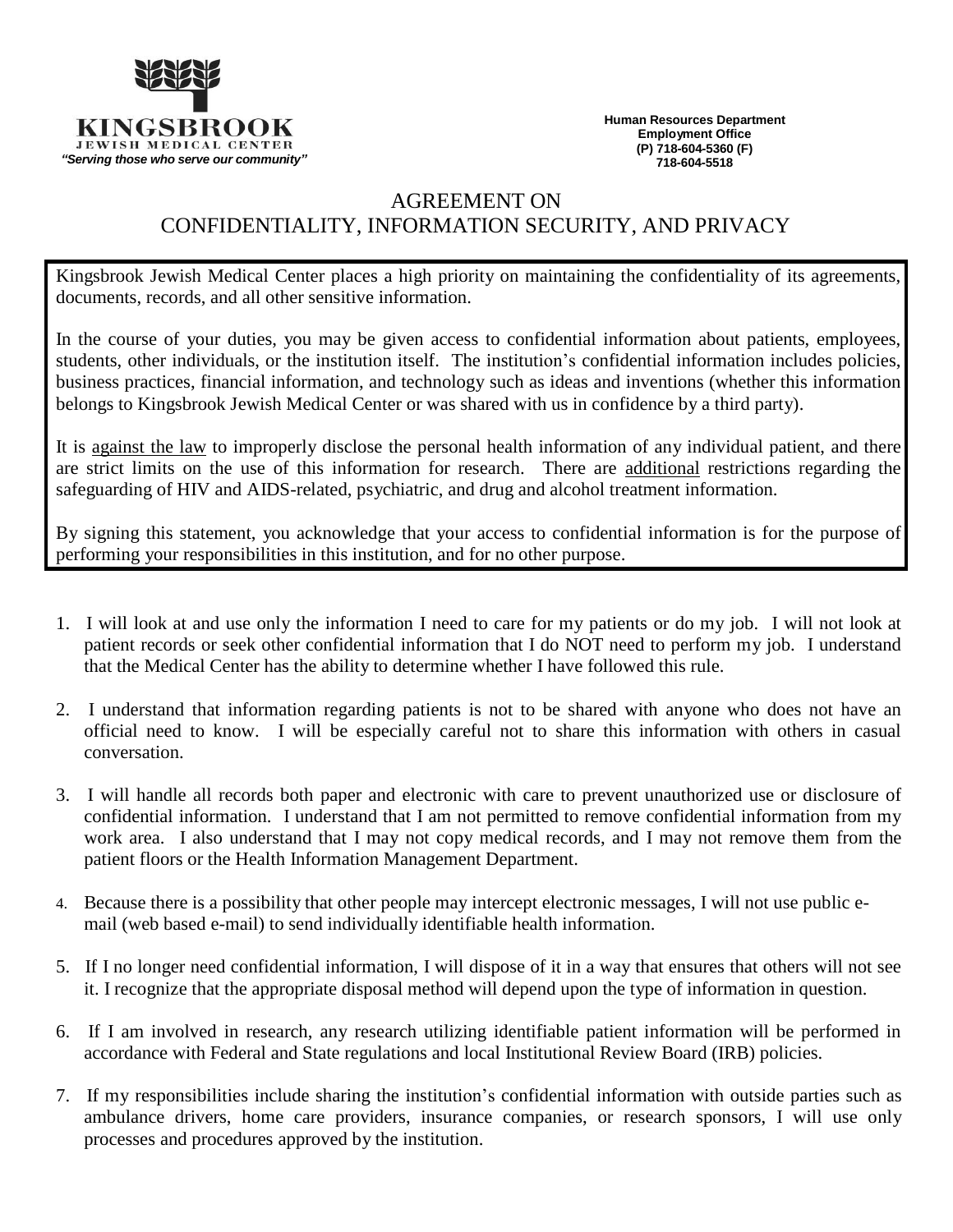8. Any passwords, verification codes or electronic signature codes assigned to me are equivalent to my personal signature:

They are intended for my use only.

I will not share them with anyone or let anyone else use them.

I will not attempt to learn or use the passwords, verification codes, or electronic signature codes of others.

- 9. If I find that someone else has been using my passwords or codes, or if I learn that someone else is using passwords or codes improperly, I will immediately notify my manager or supervisor. I understand that if I allow another person to use my codes, I will be held accountable.
- 10. I will not abuse my rights to use the institution's computers, information systems, Intranet, and the Internet. They are intended to be used specifically in performing my assigned job responsibilities.
- 11. I will not copy, download, or install software that is not approved by the Medical Center.
- 12. I will handle all information stored on a computer or downloaded to diskettes or CDs with care to prevent unauthorized access to, disclosure of, or loss of, this information.
- 13. I understand that the information and software I use for my job are not to be used for personal benefit or to benefit another unauthorized institution. I also understand that the Medical Center may inspect the computers it owns, as well as personal PCs used for work, to ensure that the Medical Center's data and software are used according to policies and procedures.
- 14. I understand that if I do not follow these rules, I could lose staff privileges and/or receive disciplinary action, up to and including being dismissed from my position or termination of contract.

| I hereby acknowledge that:              |                                                                                                                                                                                                                                                                                                                                           |
|-----------------------------------------|-------------------------------------------------------------------------------------------------------------------------------------------------------------------------------------------------------------------------------------------------------------------------------------------------------------------------------------------|
|                                         | I understand the contents of this Policy Statement and Agreement on Confidentiality, Information Security,<br>and Privacy. I also understand that if I do not follow this policy and uphold this agreement, I could lose<br>staff privileges, receive disciplinary action, be dismissed from my position, or have my contract terminated. |
| Name (print): Signature: Signature:     |                                                                                                                                                                                                                                                                                                                                           |
| Employee # $(ifappliedble)$ : $N/A$     |                                                                                                                                                                                                                                                                                                                                           |
| Date:                                   |                                                                                                                                                                                                                                                                                                                                           |
| Company ( <i>if applicable</i> ): $N/A$ |                                                                                                                                                                                                                                                                                                                                           |

*To be maintained in employee's file, by above signed individual's department; or in Department Head's vendor files for vendor's employees.*